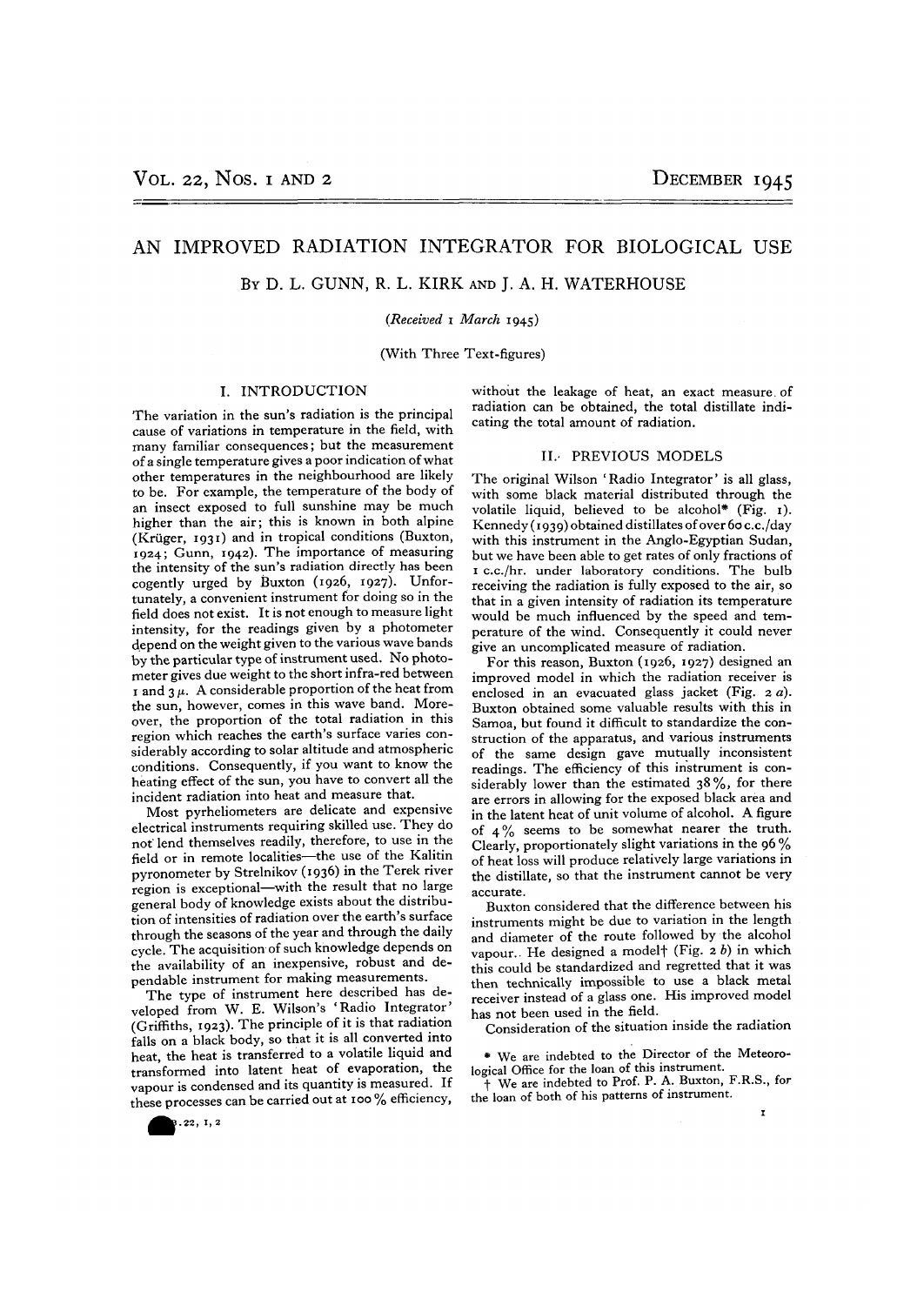receiver and the alcohol condenser indicates that it is important for this space to be evacuated as highly as possible. If air is present, when the receiver is heated some alcohol will evaporate and the pressure will rise throughout the system; but, broadly speaking, the alcohol vapour will at first simply drive air out to heat losses by conduction through the glass a re-radiation. If, however, all air is removed, a rise of vapour pressure in the receiver will tend to lead to a practically instantaneous rise in alcohol pressure in the condenser, immediately offset by condensation, so that heat reaching the receiver can be rapidly



of the receiver and the rise of pressure in the con- denser will be mainly due to the compression of air in it and not to the arrival of alcohol vapour. Alcohol will arrive slowly, after diffusion through the air. In the receiver the rise of alcohol vapour pressure will restrict further evaporation, insufficient heat will be transformed into latent heat and the temperature of the receiver will rise unduly. This, in turn, will lead

removed and a considerable temperature rise avoided.

# III. AN IMPROVED RADIATION INTEGRATOR

Our instruments incorporate the evacuated jacket of Buxton's first instrument and the shortened diffusion route of his improved model. The receiver is a hollow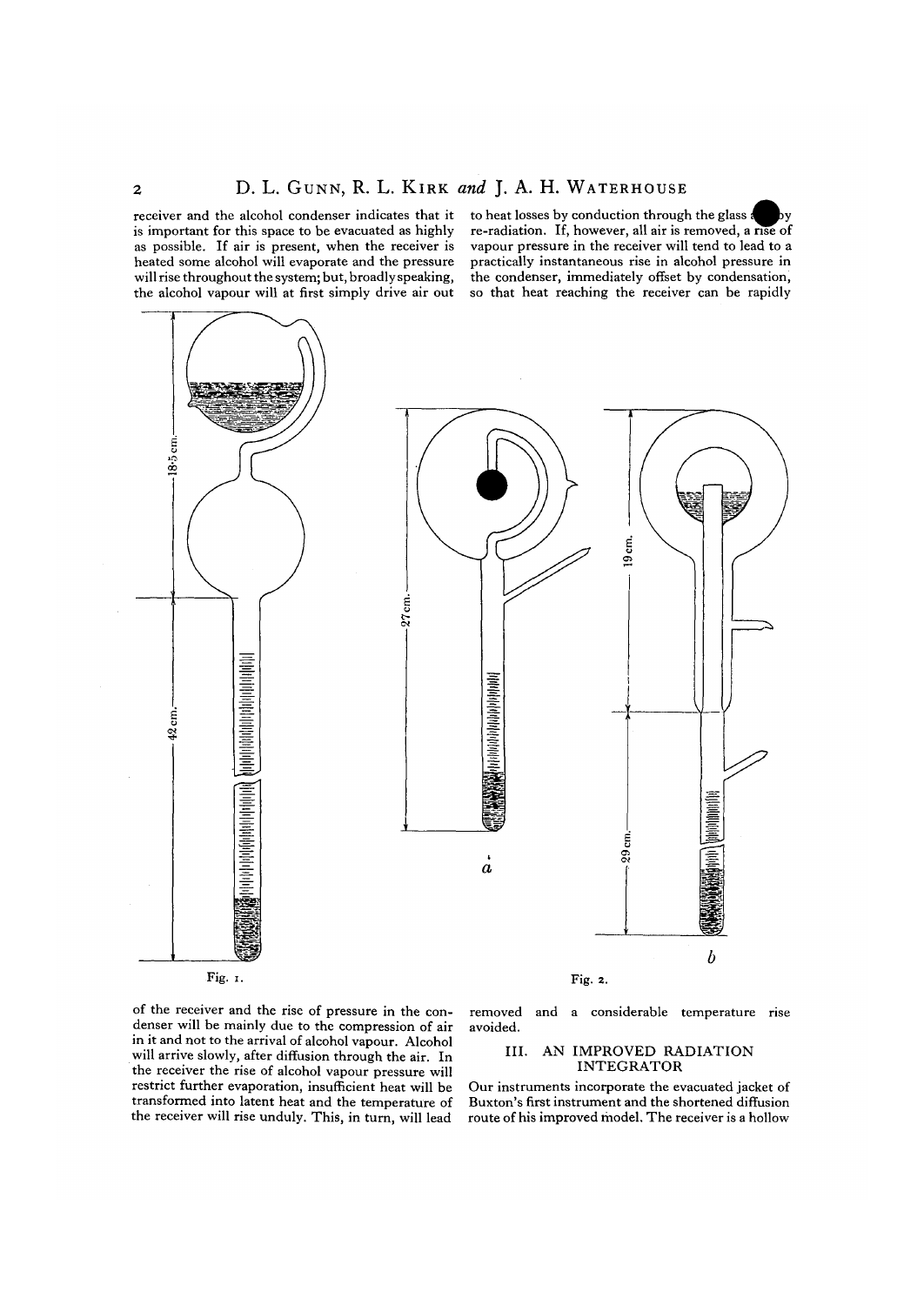r sphere blackened on the outer surface, so that cd radiation falling on the top is converted into heat and rapidly conducted to the liquid below. The air is removed from the condenser. In some of the instruments a short piece of copper tubing has been inserted at the top of the condenser column (Fig. 3 *a)* to allow rapid escape of latent heat of condensation. Both alcohol and water have been used as the volatile liquid to give instruments of different sensitivity.

# IV. CONSTRUCTION OF THE APPARATUS

The incorporation of copper in a glass apparatus which has to be vacuum-tight requires highly skilled construction. The principal difficulties which have to be overcome arise from the necessity of avoiding damage to one joint—glass to glass, glass to copper, or copper to copper—when making another. The details are here given in the order in which they were carried out.

The copper sphere, which weighed 20 g. and was 5-08 cm. in diameter, was supplied as two hemi- spheres, mated and ready for soldering together.\* The lower half was drilled axially to receive a shouldered sleeve, which was then fixed with hard solder (Fig.  $3 b$ ). The copper tube, to which a piece of glass tubing had already been fixed, was then hard soldered to the top of the sleeve in such a way that no copper tube showed outside the sphere. The upper hemisphere was then soldered into position and the assembly tested for air-tightness.

A cup-shaped piece of glass was fused on to a piece of the same kind of tube ready to receive the glass envelope. This tube was then fused at one end to the glass tube projecting from the copper sphere and, at the other end, either to the condenser tubing or to a double-ended copper-glass seal. At this stage the copper sphere was heavily coated with lamp black from a coal-gas and benzene flame, such as is used for smoking kymograph papers. It is important, if high absorption is required over the entire spectral range absorption is required over the entire spectral range.<br>from  $\sigma \cdot \mathbf{A}$  to  $\mathbf{a} \cdot \mathbf{b}$  and to paint on the blackening material and not to use anything but lamp black deposited from a flame. The copper sphere was then inserted into the outer envelope—a 600 c.c. Chance's Hysil CO<sub>2</sub> titration flask with the rim cut off and the flat bottom blown out in an attempt to complete the spherical shape.<sup>†</sup> The flask was fused on to the cup prepared for it, and the whole apparatus oven heated at 400° C. for 30 min. to release adsorbed gases, while a high-vacuum pump evacuated the envelope through a side tube attached below the level of the

\* We are indebted to Mr John Levick, of Levick and Sons Ltd., Aston, Birmingham, for the gift of a number

 $\dagger$  Chance's Hysil was chosen because of its remarkably good transmission up to nearly the limit of the solar spectrum at the earth's surface. For a specimen  $2.5$  mm. thick the percentage transmission is 90 between  $0.5$  and  $2.0\mu$ , 80 at  $2.5\mu$  and 20 at  $2.7\mu$ .

receiver. The envelope was sealed off when a steady vacuum of  $i \circ^{-5}$  mm. Hg had been reached. The condenser (Chance's Veridia Hysil of very uniform bore) was next fused into position.



The final operation is to put in the alcohol and seal up the condenser. This was also done by highvacuum technique, the whole of the sealed system, including the alcohol, being cleared of air before the alcohol was distilled from a reservoir into the con- denser. The condenser was then sealed off in the blowpipe, enough alcohol having been left in the apparatus to come up to the first undistorted gradua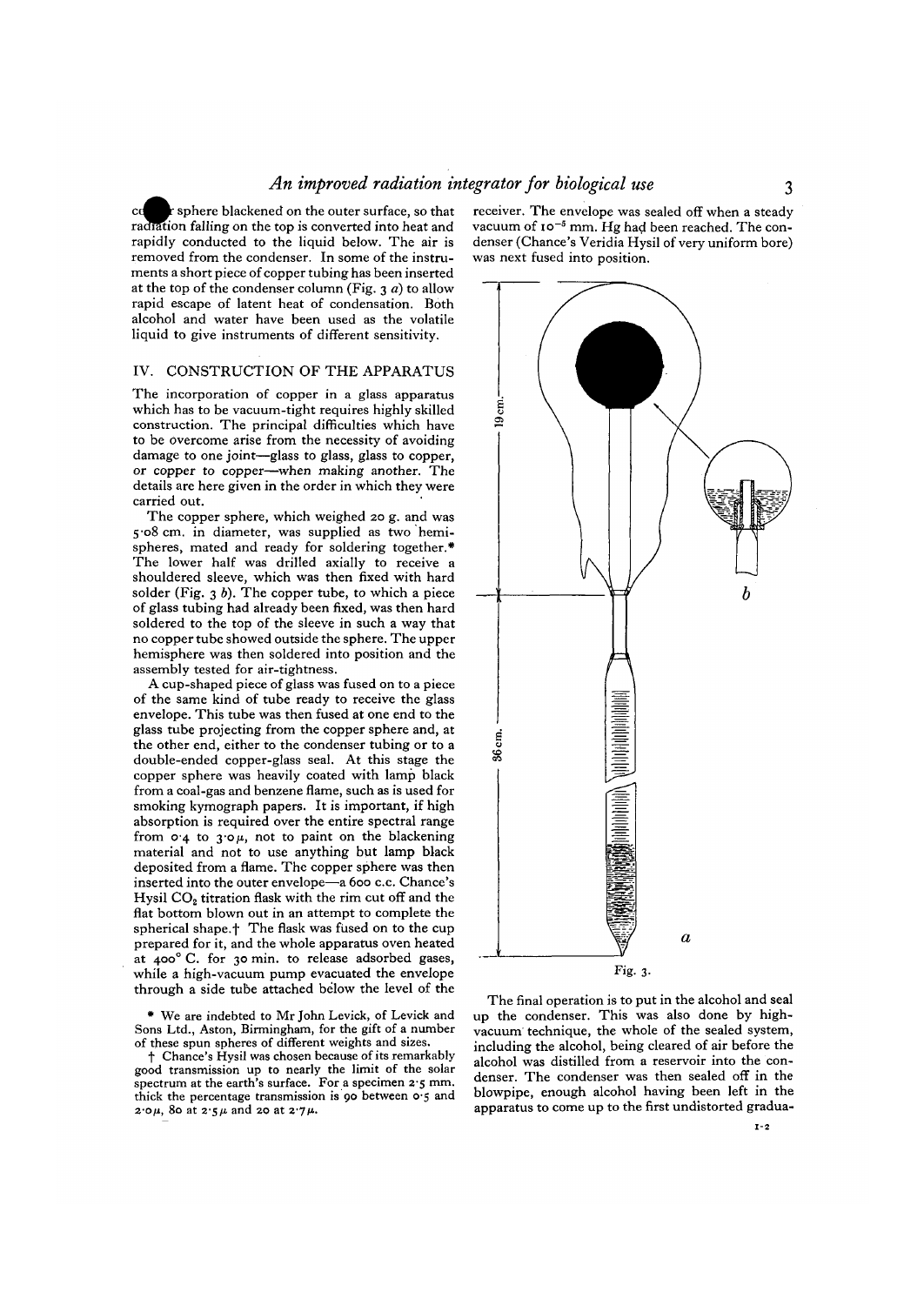tion on the condenser when the receiver was holding as much as it could in the operating position. The same filling procedure was followed when the alcohol was replaced by water, with the exception that with water-filled radiometers, 0-09 g. of soap dried at ioo° C. was put into each receiver before starting the evacuation.

The inclusion of the neck of the flask in the ap-<br>paratus is undesirable, but it appears to be necessary in order to avoid overheating the radiation receiver during manufacture and so oxidizing the copper and causing scaling.

# V. LABORATORY TESTS

# (a) *Source and intensity of radiation*

Since sunshine is too rare and weak in Birmingham in winter to provide reasonable test conditions, an artificial source of radiation has been used in all laboratory tests. The source consisted of a 1000 W., 230 V. tungsten filament lamp with a white enamel hemispherical reflector. A 5 cm. water filter was used to cut off all radiation of wave-length longer than  $3 \mu$ .<br>The water filter was kept at a temperature below 30<sup>°</sup> C. by using a continuous flow of tap water at room temperature, so that it did not act as a serious source of secondary radiation. The peak intensity from such a lamp and filter combination is about  $\cos \mu$ . The radiation distribution is, therefore, some-<br>what different from that of solar radiation at the earth's surface.

Absolute values of radiation intensity at different points in the radiation field were determined by means of an Angström pyrheliometer\* (Angström, 1894; Hogben & Kirk, 1944). Measurements with the pyrheliometer in the same position, on different days, showed that the radiation intensity varied about a mean value by  $\pm 7\%$ . By using the mean of a series of values it was possible to show that, for approximate purposes, the filament of the lamp could be con-<br>sidered as a point source and that the radiation<br>intensity varied inversely as the square of the distance. This relationship has been made use of in calculating. all intermediate values of radiation intensity when required. The range of intensity available for testing purposes was 0.1-0.7 g.cal./cm.<sup>2</sup>/min.

#### *(b) Preliminary tests*

Experiments with Buxton's improved instrument encouraged the belief that evacuation of the condenser was an important factor in the performance of the Integrator. Distillates obtained when the condenser of his improved instrument was roughly evacuated were twice as great as when there was air in the con- denser at atmospheric pressure. The first instrument to be constructed, therefore, was evacuated to

\* We are indebted to Mr R. H. Knight, M.Sc, for the construction of this apparatus.

10<sup>-5</sup> mm. Hg, and although the copper receive unblackened, distillates of 2-5 c.c./hr. were obtained at a radiation intensity of 0.7 g.cal./cm.<sup>2</sup>/min. Quite obviously the efficiency of the instrument also de- pends on the rate at which latent heat of condensation can be transferred from the condenser to the sur- rounding air. Using thermocouples dipping into mercury contained in plasticene cups attached to the outside of the condenser tube it was possible to determine the rise in temperature of various parts of the condenser when vigorous distillation was taking place. At a distillation rate of 5 c.c./hr. the tempera- ture of the upper section of the condenser tube was 11° C. above that of the surrounding air. Two possi- bilities presented themselves for preventing this large rise in temperature. The first was to increase the area of glass on which the condensation could take place by the inclusion of a glass globe at the top of the condenser column. The second was to increase the rate of transfer of heat from the condenser to the air by including in the condenser column a section of material of high thermal conductivity. Consideration of the mathematics of the thermal conductivities of copper and glass suggested that, to be as effective as a short piece of copper tube let into the condenser column, the glass globe would have to be so large as to make the whole apparatus unwieldy. The second alternative was adopted, therefore, when constructing some of the final instruments.

### *(c) Calibration of the improved models of the radiation integrator*

Table 1 gives a list of the instruments finally made, with an indication of their special characteristics.

Table 1

| Instru-†<br>ment<br>no. | Volatile<br>liquid | Form of condenser                                               |  |  |  |  |  |
|-------------------------|--------------------|-----------------------------------------------------------------|--|--|--|--|--|
|                         | Water              | Copper-glass. Condenser contains<br>air at atmospheric pressure |  |  |  |  |  |
| $\mathbf{z}$            | Water              | Copper-glass. Condenser evacuated                               |  |  |  |  |  |
| $\overline{3}$          | Water              | Copper-glass. Condenser evacuated                               |  |  |  |  |  |
| 4                       | Water              | All glass. Condenser evacuated                                  |  |  |  |  |  |
| $\frac{5}{6}$           | Water              | All glass. Condenser evacuated                                  |  |  |  |  |  |
|                         | Alcohol            | Copper-glass. Condenser evacuated                               |  |  |  |  |  |
| $\frac{7}{8}$           | Alcohol            | Copper-glass. Condenser evacuated                               |  |  |  |  |  |
|                         | Alcohol            | Copper-glass. Condenser evacuated                               |  |  |  |  |  |
| Q                       | Alcohol            | All glass. Condenser evacuated                                  |  |  |  |  |  |
| ī٥                      |                    | Alcohol   All glass. Condenser evacuated                        |  |  |  |  |  |

These instruments have been tested under artificial radiation conditions and the results are tabulated in Table 2. The values of distillate in c.c./hr. were obtained by plotting condenser reading against time and determining the slope of the resulting straight line when a steady rate of distillation had been reached (generally after about 30 min.). At first some diffi-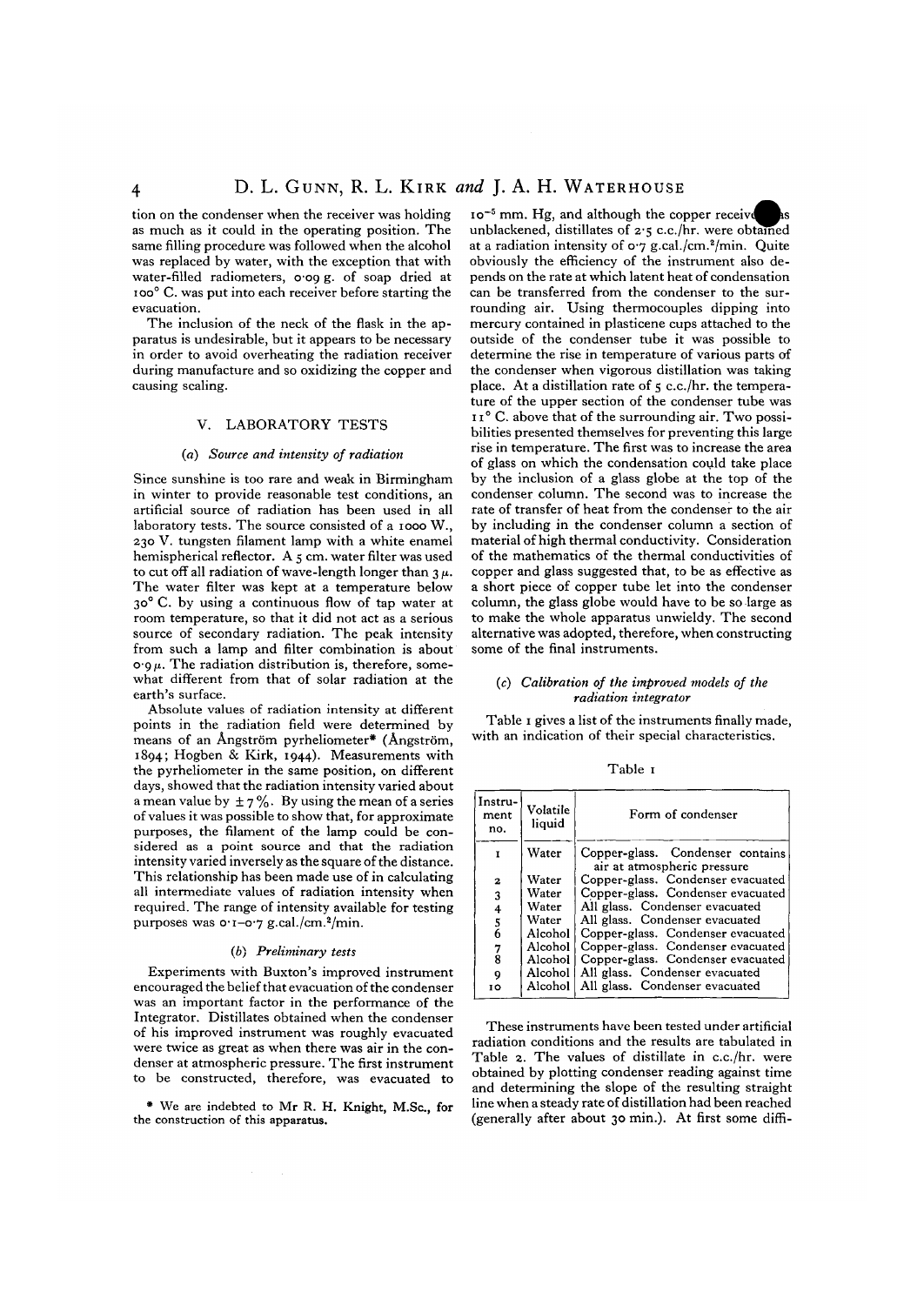# *An improved radiation integrator for biological use*

was met in using the instruments containing due to the formation of droplets which refused to run smoothly down the side of the condenser column. The inclusion of the small amount of soap, already referred to, in the water in the condenser overcame this difficulty. The soap films which tend to form when the liquid is disturbed can easily be removed by gentle warming of the condenser and a sharp meniscus is obtained.

The instruments were tested close to the two extremes of radiation intensity available to us. Considerable differences occur when individual instruments are tested on different occasions, and between different instruments when tested together. Some possible causes of these differences could easily have been removed had the instruments not been urgently required for field work. For example, the glass envelopes were not spherical and of a uniform thickblack-body absorption, the radiation received by a sphere from a point source at a distance *d* from the centre of the sphere is proportional to the solid angle subtended by the sphere at the source, i.e.

the radiation received  $\propto 2\pi \left(1 - \sqrt{[1 - a^2/d^2]}\right)$ ,

where *a* is the radius of the sphere. The tungsten filament was in the form of a circle, so that each point on it could be considered as a point source at the same distance from the centre of the sphere.

If the intensity measured by the pyrheliometer at distance *d* from the filament is *I* g.cal./cm.<sup>2</sup>/min.

the radiation received

$$
= Id^2 \times 2\pi \left(1 - \sqrt{[1 - a^2/d^2]}\right)
$$
g.  
cal./min.

The latent heat of pure ethyl alcohol at  $40^{\circ}$  C. (approx. temp. of copper sphere) =  $218.7$  cal./g. and the density of pure ethyl alcohol at 20° C.

Table 2. *Distillate in c.c./hr.*

| Intensity of<br>radiation | Instrument no. |      |      |      |      |      |      |      |                 |      |
|---------------------------|----------------|------|------|------|------|------|------|------|-----------------|------|
| $g.$ cal./cm. $2$ /min.   | 1              | 2    | 3    | 4    |      | 6    | 7    | 8    | 9               | IO   |
| 0.18                      | o.oo           | 0.27 | 0.42 | 0.42 | 0.40 | 1.28 | 1.18 | I.20 | $\mathbf{0.63}$ | 1.06 |
| 0.20                      | 0.07           | 0.30 | 0.46 | 0.40 | 0.38 | I.20 | 1.50 | 1.47 | 1.00            | 1.23 |
| 0.70                      | 0.27           | 1.37 | 1.48 | 1.58 | T.40 | 4.85 | 5'40 | 4.75 | 4.60            | 4.65 |
| 0.70                      |                |      |      |      | --   | 4.80 | 5.15 | 5.10 | 4.25            | 4.90 |
| 0.70                      |                |      |      |      | ---  | 4.57 | 4.88 | 4.75 | 4.32            | 4.47 |

Table 3. *Ratio* : *observed distillate/calc. distillate.*

| Intensity<br>of radiation            | Instrument no.  |                         |                         |                         |                         |                         |                            |                         |                         |                         |  |
|--------------------------------------|-----------------|-------------------------|-------------------------|-------------------------|-------------------------|-------------------------|----------------------------|-------------------------|-------------------------|-------------------------|--|
| $g$ .cal./cm. <sup>2</sup> /<br>mın. | I               | $\boldsymbol{z}$        | 3                       | 4                       |                         | 6                       | $^{\prime}$                | 8                       | 9                       | 10                      |  |
| 0.18<br>O.2O<br>0.70                 | 0.162<br>0.178  | 0.694<br>0.695<br>0.905 | 1.079<br>1.066<br>0.978 | 1.079<br>0.927<br>1'044 | 1.028<br>0.881<br>0.925 | 0.989<br>0.899<br>0.942 | 0.012<br>1.046<br>$I'$ 022 | 0.928<br>1.025<br>0.970 | 0.487<br>0.697<br>0.873 | 0.819<br>0.856<br>0.928 |  |
| Mean<br>efficiency<br>%              | 17 <sub>0</sub> | 76.5                    | 104.1                   | 101.7                   | 94.5                    | 94.3                    | 99.3                       | 97.4                    | $68 - 6$                | $86 - 8$                |  |

ness, so that lens effects and reflexions could occur; there were in some cases spots of dirt on the inside of the glass; it is not certain that the copper receivers were all equally, evenly or adequately blackened. Moreover, there was a variation in the intensity of radiation, as shown by the pyrheliometer at one point at different times, presumably due to variations in mains voltage, and the intensity measurement could not be carried out at the same time and point in space as the radiometer test. It is clear, however, that since the instruments fall approximately in the same order in different tests it is possible to average the results for a number of tests and to work out a mean efficiency for each of the instruments.

The calculated mean efficiencies are given in Table 3. When a steady rate of distillation is reached, we may neglect the thermal capacity of the receiver and condenser systems. Then, if we assume perfect (approx. temp. of condenser) =  $\sigma$ -7876 g./c.c.; therefore the distillation in the condenser is given by

$$
D_A = \frac{Id^2 \times 2\pi (1 - \sqrt{[1 - a^2/d^2]})}{218.7 \times 0.7876}
$$
 c.c./min.

Similarly for water the distillate is given by

$$
D_{\rm w} = \frac{Id^2 \times 2\pi \left(1 - \sqrt{[1 - a^2/d^2]}\right)}{573.7 \times 0.9982}
$$
 c.c./min.

The value of *a* is  $2.54$  cm., and for a value of  $I = 0.7$ g.cal./cm.<sup>2</sup>/min.  $d=27.7$  cm., so that

$$
D_A = 5.03 \text{ i c.c./hr.}
$$
 and  $D_W = 1.513 \text{ c.c./hr.}$ 

The efficiency is obtained by dividing the observed distillate at a given radiation intensity by the appropriate calculated distillate.

Despite the uncertainties involved in calculations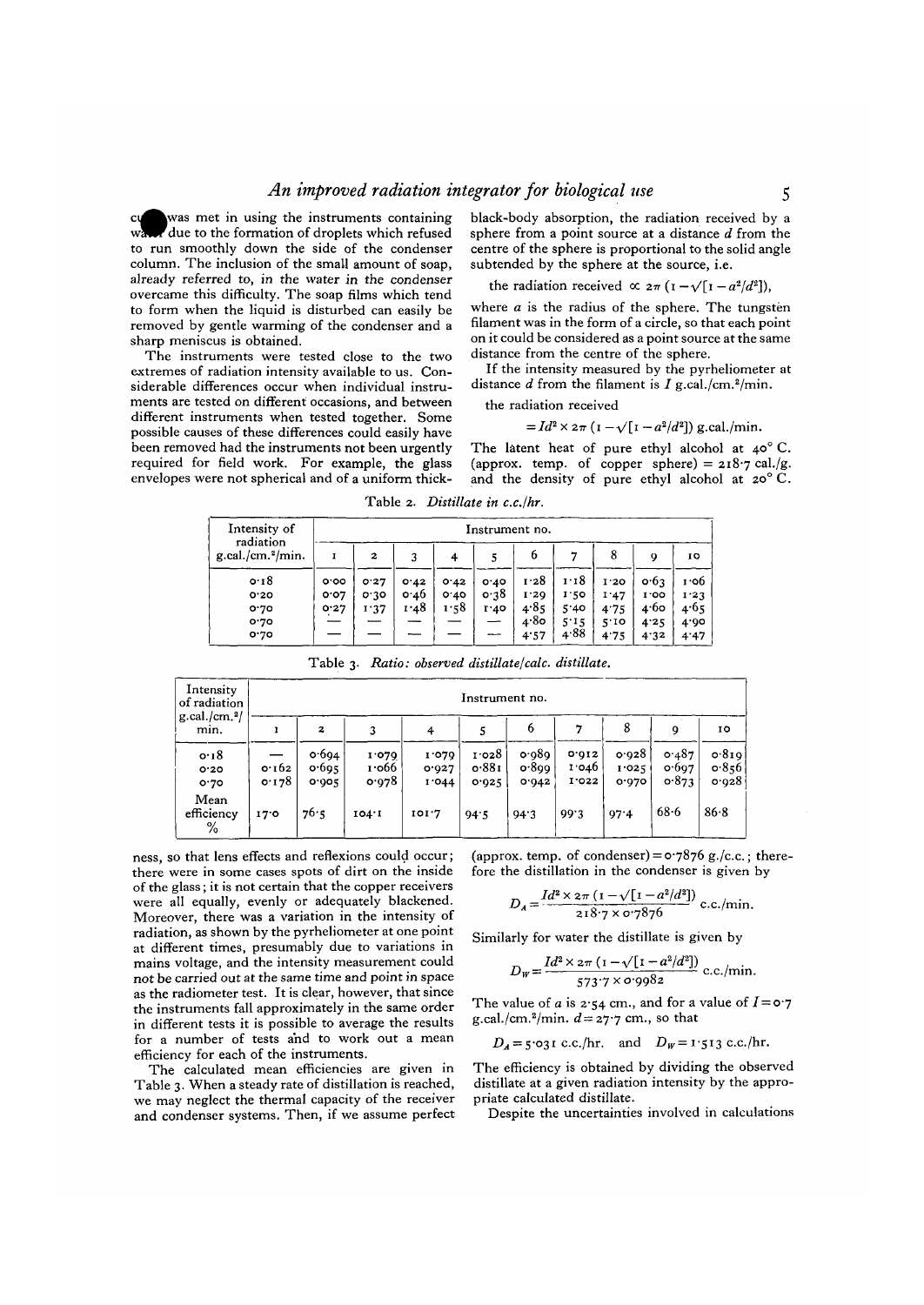of this kind, it is probable that the overall efficiency of our instruments, with the exception of nos. i, 2 and 9, exceeds 80 %, and that in some of the instru ments it is close to the theoretical maximum.

### *(d) Direct comparison with other types of radiation integrator*

We have carried out a number of tests designed to compare directly the efficiency of our own instru-<br>ments with other types of radiation integrator.<br>Table 4 is the record of a number of such tests on the original Wilson' Radio Integrator' and Prof. Buxton's first model and also his improved model with the condenser either evacuated or containing air at atmospheric pressure.

improves the efficiency by about 10%. For  $g$  all purposes, however, the inclusion of this refinement may not be advisable because it considerably increases the difficulties of construction and also because the exposed copper-glass seals are liable to fracture.

While, as yet, none of our instruments have been exposed to tropical sunshine,\* it is possible to esti- mate roughly the amount of'distillate which would be obtained under such conditions. At an intensity of 1-5 g.cal./cm.2 /min. the alcohol instruments would distil about 10 c.c./hr. Changes in radiation intensity over half-hour periods can, therefore, be detected with ease if readings are taken every 5 min. The time necessary for the determination of intensities in the early hours of the morning and late afternoon will, of course, be somewhat longer, and since this is the

Table 4

| Radiation<br>intensity<br>$g. cal./ cm.^2/min.$ | Distillates in c.c./hr. |              |                                          |                                               |                                              |  |  |  |  |  |
|-------------------------------------------------|-------------------------|--------------|------------------------------------------|-----------------------------------------------|----------------------------------------------|--|--|--|--|--|
|                                                 | Wilson<br>Integrator    | Buxton no. 1 | Buxton no. 2<br>(condenser<br>evacuated) | Buxton no. 2<br>(condenser not)<br>evacuated) | Mean value for<br>instruments<br>$nos. 5-10$ |  |  |  |  |  |
| 0.7                                             | O <sub>T</sub> 4        | 0.017        | 0.12                                     | O O 2                                         | 4.70                                         |  |  |  |  |  |

# VI. DISCUSSION

In an apparatus of the size and type under discussion it is still not possible to standardize completely all the factors which affect the final performance of the instrument. Such factors as the departure from sphericity of the glass envelope, the thickness and quality of the lamp-black deposit on the copper receiver, and, of particular importance in the case of the water instruments, the degree of chemical clean- liness of those parts of the apparatus in contact with the volatile liquid, will inevitably produce differences between instruments otherwise constructed with the greatest care. Bearing this in mind, the type of radiation integrator here described represents a con- siderable improvement on previous models. Under carefully, controlled laboratory conditions neither the original Wilson instrument nor the Buxton instru- ments will satisfactorily measure low intensities of radiation unless exposed for long periods of time. Moreover, it is certain that in instruments with such a low overall efficiency, estimates of higher intensities of radiation are subject to considerable errors. This does not apply to anything like the same extent in instruments with efficiencies of the order of 80 % or more.

The chief differences between the improved Buxton model and our own are the use of a copper receiver instead of a glass one, and the evacuation of the condenser system. Of the two alterations in design the latter would seem, from experimental results, to be far the more important. The inclusion of a copper section in the condenser column further

time of the day when the intensity of solar radiation is changing most rapidly, the accuracy of the esti- mates will be correspondingly lower. It is obvious, however, that the systematic use of one of these alcohol instruments can yield valuable information about variations in intensity of solar radiation in localities where such measurements have hitherto been impossible.

The water instruments, on the other hand, would seem to be most satisfactory for determining the mean daily intensity of sunshine, and so elucidating the variations in this meteorological element at different periods of the year and at different places. Assuming a mean intensity of  $\circ$  6 g.cal./cm.<sup>2</sup>/min. one of the water instruments would distil about 15 c.c. during 12 hr. of sunshine.

The radiation integrator, together with a metal shield, has been fitted into a kind of suit-case and its total weight is then 12 lb. It can easily be carried by hand, can rapidly be set up in the operating posi- tion, and requires little attention while in use.

The most serious disadvantage of this type of instrument is its high thermal capacity. This means that it is incapable of detecting rapid fluctuations in radiation intensity, such as is caused, for example, by the presence of clouds. For some kinds of bio- logical work, therefore, where such rapid fluctuations in intensity may be of importance, there does not seem to be any alternative to the use of a more delicate electrical pyrheliometer. The design of such an

• It is hoped to publish shortly some results of the field use of the new type of radiation integrator.